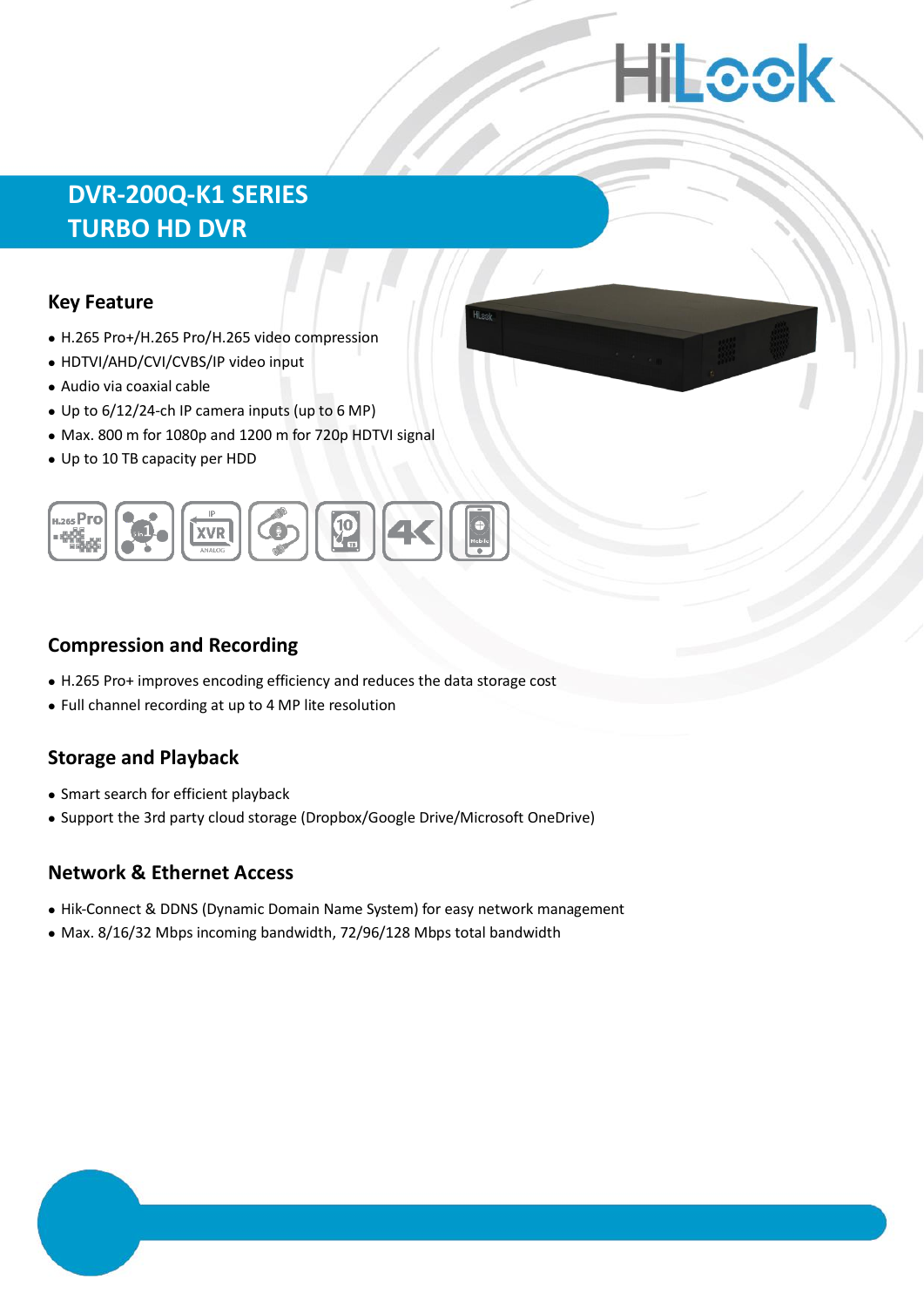

# **Specification**

| <b>Model</b>               | <b>DVR-204Q-K1</b>                                                               | <b>DVR-208Q-K1</b>                                                         | <b>DVR-216Q-K1</b>     |  |  |  |
|----------------------------|----------------------------------------------------------------------------------|----------------------------------------------------------------------------|------------------------|--|--|--|
| <b>Recording</b>           |                                                                                  |                                                                            |                        |  |  |  |
| <b>Video compression</b>   | H.265 Pro+/H.265 Pro/H.265/H.264+/H.264                                          |                                                                            |                        |  |  |  |
|                            | When 1080p Lite mode not enabled: 4MP lite/3                                     |                                                                            |                        |  |  |  |
| <b>Encoding resolution</b> | MP/1080p/720p/VGA/WD1/4CIF/CIF;                                                  |                                                                            |                        |  |  |  |
|                            | When 1080p Lite mode enabled: 1080p lite/720p/VGA/WD1/4CIF/CIF                   |                                                                            |                        |  |  |  |
|                            | Main stream:                                                                     |                                                                            |                        |  |  |  |
|                            | When 1080p Lite mode not enabled:                                                |                                                                            |                        |  |  |  |
|                            | For 4 MP stream access: 4 MP lite@15 fps; 1080p                                  |                                                                            |                        |  |  |  |
|                            | lite/720p/WD1/4ClF/VGA/ClF@25fps (P)/30 fps (N)                                  |                                                                            |                        |  |  |  |
| <b>Frame rate</b>          | For 3 MP stream access: 3 MP/1080p/720p/VGA/WD1/4CIF/CIF@15 fps                  |                                                                            |                        |  |  |  |
|                            | For 1080p stream access: 1080p/720p@15fps; VGA/WD1/4CIF/CIF@25 fps (P)/30        |                                                                            |                        |  |  |  |
|                            | fps $(N)$                                                                        |                                                                            |                        |  |  |  |
|                            | For 720p stream access: 720p/VGA/WD1/4CIF/CIF@25 fps (P)/30 fps (N)              |                                                                            |                        |  |  |  |
|                            | When 1080p Lite mode enabled:                                                    |                                                                            |                        |  |  |  |
|                            | For 4 MP stream access: 4 MP lite@15 fps; 1080p lite/720p                        |                                                                            |                        |  |  |  |
|                            | lite/WD1/4CIF/VGA/CIF@25 fps (P)/30 fps(N)                                       |                                                                            |                        |  |  |  |
|                            | For 3 MP stream access: 3 MP/1080p lite/720p lite/WD1/4CIF/VGA/CIF@15fps         |                                                                            |                        |  |  |  |
|                            | For 1080p stream access: 1080p lite/720p lite/WD1/4CIF/VGA/CIF@25 fps            |                                                                            |                        |  |  |  |
|                            | (P)/30fps (N)                                                                    |                                                                            |                        |  |  |  |
|                            | For 720p stream access: 720p/WD1/4CIF/VGA/CIF@25 fps (P)/30 fps (N)              |                                                                            |                        |  |  |  |
|                            | Sub-stream:                                                                      |                                                                            |                        |  |  |  |
|                            | WD1/4CIF/2CIF@12 fps; CIF/QVGA/QCIF@25 fps (P)/30 fps (N)                        |                                                                            |                        |  |  |  |
| Video bit rate             | 32 Kbps to 6 Mbps                                                                |                                                                            |                        |  |  |  |
| Dual stream                | Support                                                                          |                                                                            |                        |  |  |  |
| <b>Stream type</b>         | Video, Video & Audio                                                             |                                                                            |                        |  |  |  |
| <b>Audio compression</b>   | G.711u                                                                           |                                                                            |                        |  |  |  |
| <b>Audio bit rate</b>      | 64 Kbps                                                                          |                                                                            |                        |  |  |  |
| <b>Video and Audio</b>     |                                                                                  |                                                                            |                        |  |  |  |
|                            | 2-ch (up to $6$ -ch)                                                             | 4-ch (up to 12-ch)                                                         | 8-ch (up to 24-ch)     |  |  |  |
| IP video input             | Up to 6 MP resolution                                                            |                                                                            |                        |  |  |  |
|                            | Support H.265+/H.265/H.264+/H.264 IP cameras                                     |                                                                            |                        |  |  |  |
| Analog video input         | $4$ -ch                                                                          | 8-ch                                                                       | $16$ -ch               |  |  |  |
|                            | BNC interface (1.0 Vp-p, 75 $\Omega$ ), supporting coaxitron connection          |                                                                            |                        |  |  |  |
|                            | 4 MP, 3 MP, 1080p25, 1080p30, 720p25, 720p30                                     |                                                                            |                        |  |  |  |
| <b>HDTVI input</b>         | *: The 3 MP signal input is only available for channel 1 of DVR-204Q-K1, channel |                                                                            |                        |  |  |  |
|                            | 1/2 of DVR-208Q-K1, and channel 1/2/3/4 of DVR-216Q-K1.                          |                                                                            |                        |  |  |  |
| <b>AHD input</b>           | 4 MP, 1080p25, 1080p30, 720p25, 720p30                                           |                                                                            |                        |  |  |  |
| <b>HDCVI input</b>         | 4 MP, 1080p25, 1080p30, 720p25, 720p30                                           |                                                                            |                        |  |  |  |
| <b>CVBS input</b>          | PAL/NTSC                                                                         |                                                                            |                        |  |  |  |
| <b>VGA output</b>          |                                                                                  | 1-ch, 1920 × 1080/60Hz, 1280 × 1024/60Hz, 1280 × 720/60Hz, 1024 × 768/60Hz |                        |  |  |  |
| <b>HDMI</b> output         | 1-ch, 4K (3840 ×                                                                 |                                                                            |                        |  |  |  |
|                            | 1-ch, 1920 × 1080/60Hz, 1280 × 1024/60Hz, 1280 ×<br>720/60Hz, 1024 × 768/60Hz    |                                                                            | 2160)/30Hz, 2K (2560 × |  |  |  |
|                            |                                                                                  |                                                                            | 1440)/60Hz, 1920 ×     |  |  |  |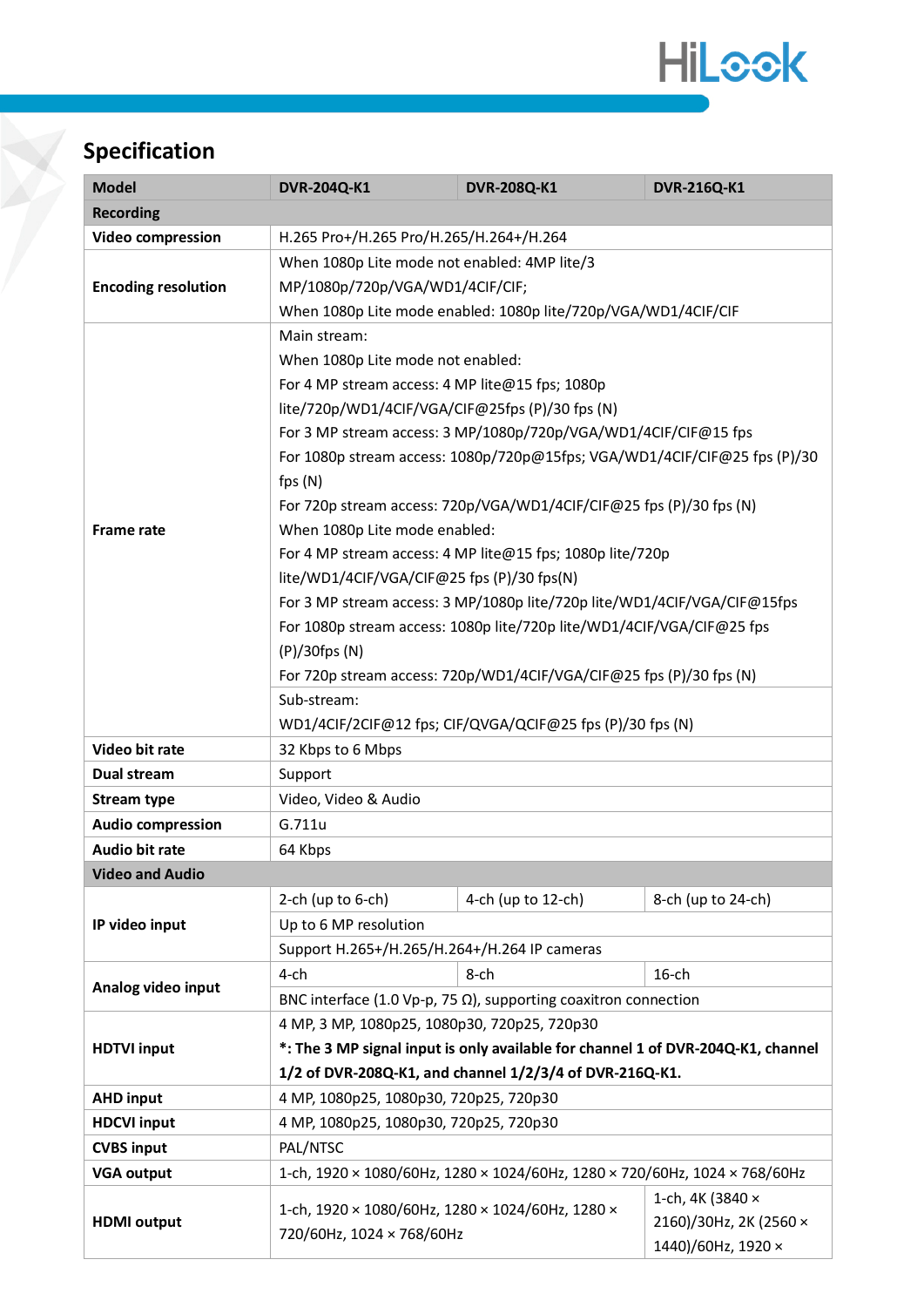

|                                   |                                                                            | 1080/60Hz, 1280 ×                                                  |               |  |  |  |  |
|-----------------------------------|----------------------------------------------------------------------------|--------------------------------------------------------------------|---------------|--|--|--|--|
|                                   |                                                                            | 1024/60Hz, 1280 ×                                                  |               |  |  |  |  |
|                                   |                                                                            | 720/60Hz, 1024 ×                                                   |               |  |  |  |  |
|                                   |                                                                            | 768/60Hz                                                           |               |  |  |  |  |
| <b>Audio input</b>                | 1-ch, RCA (2.0 Vp-p, 1 K $\Omega$ )                                        |                                                                    |               |  |  |  |  |
|                                   | 4-ch via coaxial cable                                                     | 8-ch via coaxial cable                                             |               |  |  |  |  |
| <b>Audio output</b>               | 1-ch, RCA (Linear, $1 K\Omega$ )                                           |                                                                    |               |  |  |  |  |
| Two-way audio                     | 1-ch, RCA (2.0 Vp-p, 1 KΩ) (using audio input)                             |                                                                    |               |  |  |  |  |
| Synchronous playback              | $4$ -ch<br>$8$ -ch                                                         |                                                                    | $16$ -ch      |  |  |  |  |
| <b>Network</b>                    |                                                                            |                                                                    |               |  |  |  |  |
| <b>Remote connection</b>          | 32                                                                         | 64                                                                 | 128           |  |  |  |  |
| <b>Network protocol</b>           | TCP/IP, PPPoE, DHCP, HiLookVision, DNS, DDNS, NTP, SADP, SMTP, NFS, ISCSI, |                                                                    |               |  |  |  |  |
|                                   | UPnP™, HTTPS, ONVIF                                                        |                                                                    |               |  |  |  |  |
| <b>Network interface</b>          | 1, RJ45 10/100 Mbps self-adaptive Ethernet interface                       | 1,<br>RJ45 10/100/1000 Mbps<br>self-adaptive Ethernet<br>interface |               |  |  |  |  |
| <b>Auxiliary interface</b>        |                                                                            |                                                                    |               |  |  |  |  |
| <b>SATA</b>                       | 1 SATA interface                                                           |                                                                    |               |  |  |  |  |
| Capacity                          | Up to 10 TB capacity for each disk                                         |                                                                    |               |  |  |  |  |
| <b>USB</b> interface              | Real panel: 2 × USB 2.0                                                    |                                                                    |               |  |  |  |  |
| Alarm in/out                      | N/A                                                                        |                                                                    |               |  |  |  |  |
| <b>General</b>                    |                                                                            |                                                                    |               |  |  |  |  |
| Power supply                      | 12 VDC, 1.5 A                                                              | 12 VDC, 1.33 A                                                     | 12 VDC, 1.9 A |  |  |  |  |
| <b>Consumption</b>                |                                                                            | $\leq$ 12 W                                                        | $\leq 20$ W   |  |  |  |  |
| (without HDD)                     | $\leq 8 W$                                                                 |                                                                    |               |  |  |  |  |
| <b>Working temperature</b>        | -10 °C to +55 °C (+14 °F to +131 °F)                                       |                                                                    |               |  |  |  |  |
| <b>Working humidity</b>           | 10% to 90%                                                                 |                                                                    |               |  |  |  |  |
| Dimension $(W \times D \times H)$ | $260 \times 222 \times 45$ mm (10.2 $\times$ 8.7 $\times$ 1.8 inch)        |                                                                    |               |  |  |  |  |
| <b>Weight (without HDD)</b>       | ≤ 1 kg $(2.2 lb)$<br>≤ 1.2 kg (2.6 lb)                                     |                                                                    |               |  |  |  |  |

P